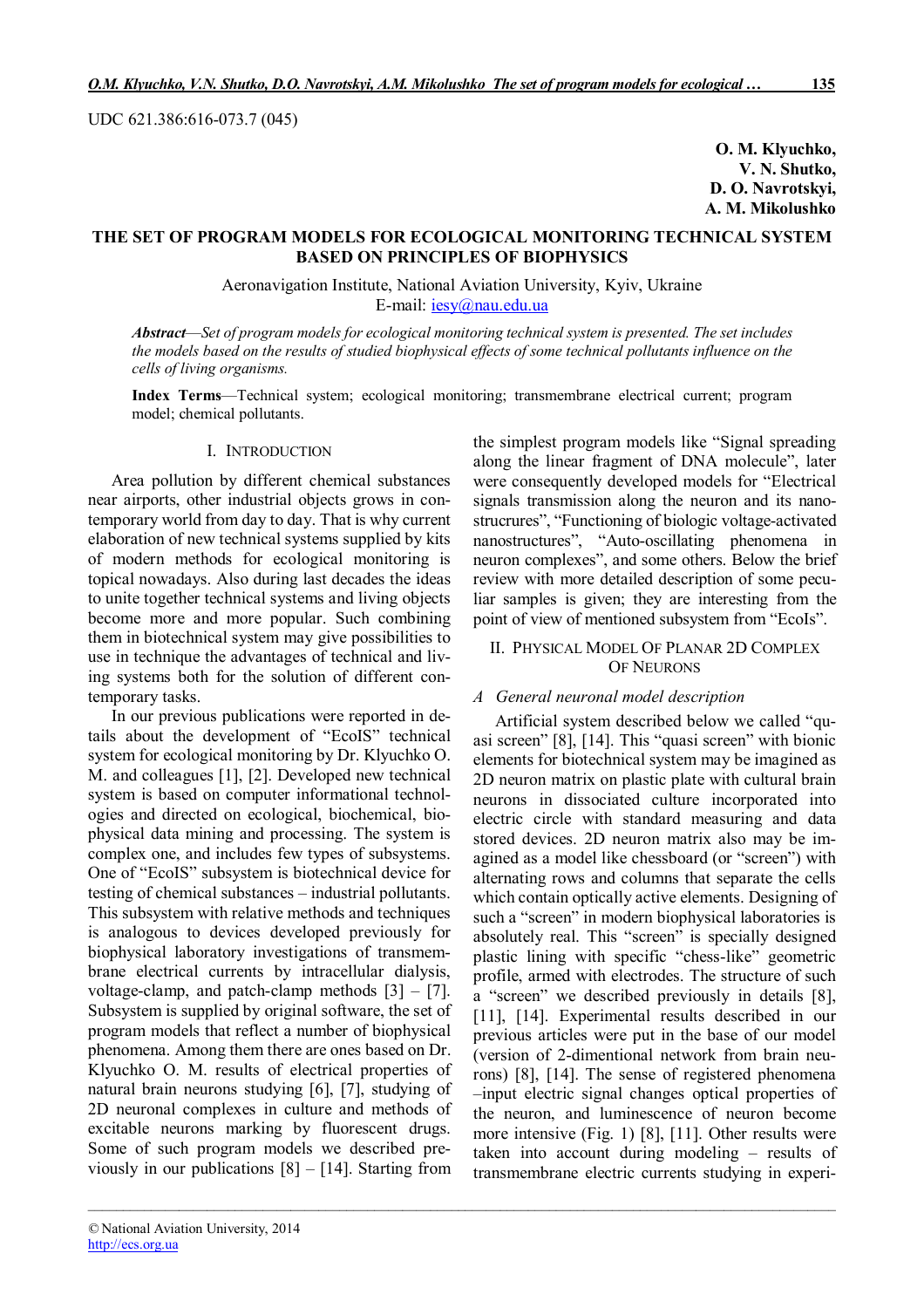ments with patch-clamp, voltage-clamp, and etc. [3] – [7]. Basing on these facts the 2D neuronal model was elaborated. It looks like as screen matrix, formed by brain neurons in culture condition on plastic chess-like plate armed with electrodes. This biotechnical construction was incorporated into the electric circuit with measuring and information storage devices described in numerical manuals [3], [4], [14].

Further stages we planned were: 1 – simulation of 2D "quasi-screen" functioning (model 1), and 2 – elaboration of program for the simplest symbols coding at such screen (model 2). Obtained results are given below.

At the next step we would like to elaborate a program model of this neuronal "quasi screen". Abstract neurons were ordered on 2D matrix and corresponded to screen pixels. All these stages of our investigations were done, and results were already published in different scientific and technical journals [5], [7], [13], [14].



Fig. 1. Effect on neurons marked by primulin and activated by agonist-neuromediator GABA. Fluorescent granules contained primulin complexes with proteins: a is control.

Fluorescence in the absence of agonists influence; b is enhanced fluorescence of neurons in case of gamma-aminobutyric acid (GABA) influence on the neuron (Dr. Klyuchko O. M. experiments [11])

In framework of our assumptions few program models were developed and below we suggest some of them. For our model-1 we assume that in some cells of this screen there are bionic photosensitive elements [8], [11].

## *B. Assumptions of the model*

For model design the following assumptions were done.

1. Each screen pixel can be in 3 states, the model color coded by "red", "yellow", "achromatic".

2. Actions of a pixel can be described by a model of the 4 phases. Nature of these phases corresponds to 4 defined states of protein molecules of channel-receptor complex (CRC) that contains channel of electrical current (phase description see further).

3. The demonstrational velocity of the model has been 60 times increased: one minute of real processes in nature (as recorded in the experiment), corresponds to 1 second model.

4. Image coding occurs by the establishing of a different color points set in a given time interval.

### *C. Description of bionic elements*

As was mentioned above, the light-sensitive elements of the screen are bionic elements with variable of optical properties. According to our experiments these bionic elements may be following:

1. complex protein molecule and molecule optically active substance (fluorochrome).

2. "luminescent" neurons described in our article [11].

Our model is designed for the second version of the screen where optically active elements are the neurons with fluorochrome molecules inside. We have developed a model based on dynamic changes in the optical characteristics of the neurons that we described previously in [8, 11].

# *D. Dynamics of optical neuron characteristics changes in screen matrices*

According to the results of the experimental neuron reaction studying, the receipt of the excitation signal can be represented as three consecutive phases that have their physical, biochemical and physiological sense. Three states on the model are colored with white (excitation is absent), red (excitation is maximal) and yellow (excitation intensity is of middle value) colors.

### III. MODEL 1

Model 1 demonstrates the activity of quasi screen with neurons for the case when activated signal is inputted to active element at the left top of neuronal matrix and then is moved to the right bottom angle. We suppose that each active element of the screen may be activated with further relaxation. Below we describe these phases of activation and deactivation of each element.

1. The first phase of bionic elements activation the period before all system activation. Initial time moment is  $t_0$ , inputted signal before activation is absent. Moment  $t_0$  is characterized by signal amplitude  $A = 0$ , fluorescence intensity is going to zero  $(E_0)$ . Such pixels are achromatic at our model (Fig. 2).

2. The second phase of bionic element excitation is at time moment  $(t_1)$ . Interval  $t_1 - t_0 = 20$  s. During system transition from the phase 1 to phase 2 the amplitude of activated signal – electrical current grows to the maximum  $A = A_{\text{max}}$ . Pixel luminescence is maximal  $(E_{\text{max}})$ . At model the neurons of this phase are marked by red color (Fig. 2).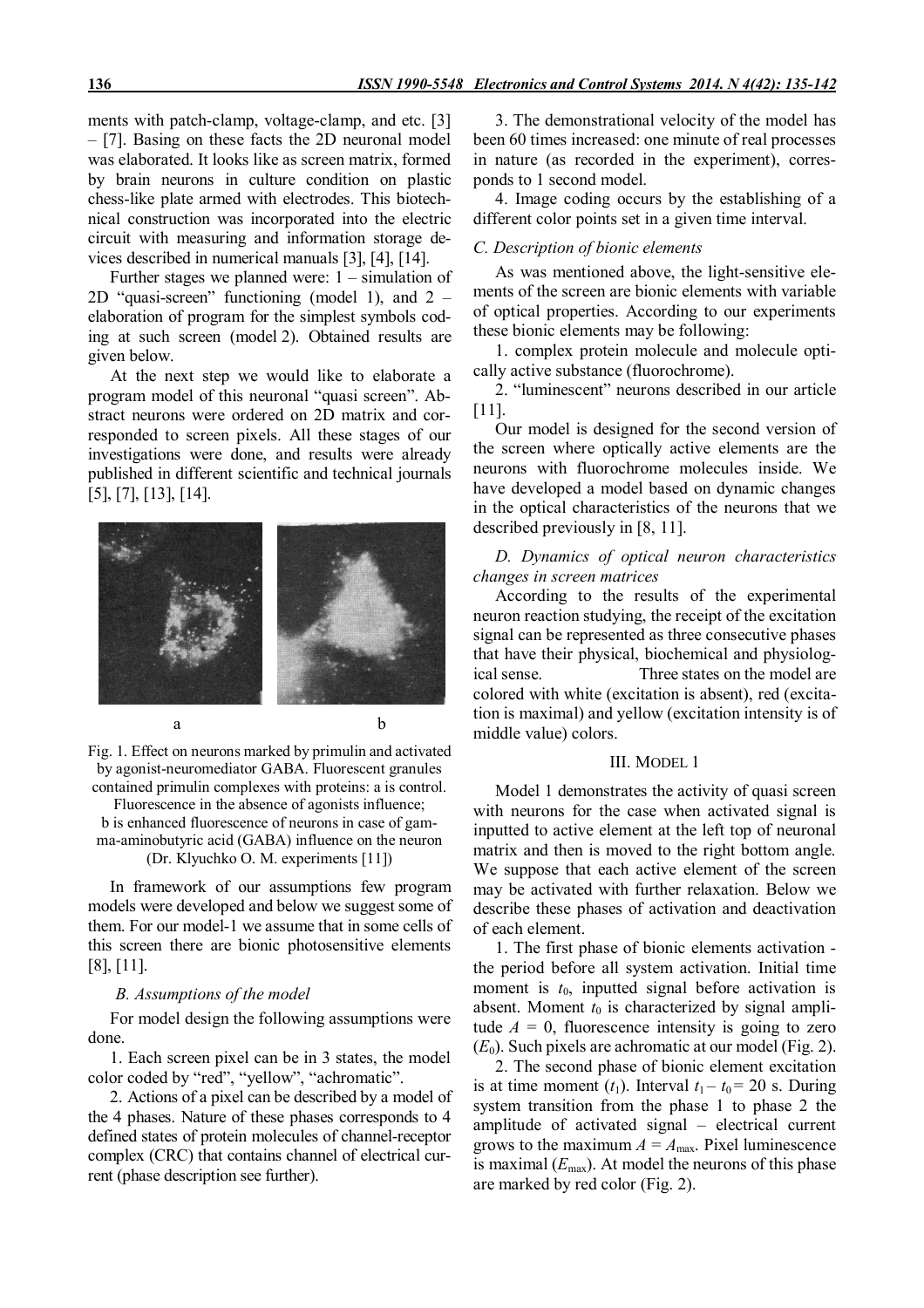3. Additional points are characteristic (middle points) for the excitation of bionic elements at time moment  $(t_2, t_3)$  Interval  $t_2 - t_0 = 30$  s and time points near it. At these time points of activated signal the amplitudes of electrical currents are going to decrease (bionic element luminescence is decreased)  $A = A_{min}$ . Pixel luminescence falls to minimal values  $(E_{min})$ . At model elements of this phase are marked by yellow and orange depending on current amplitudes and intensity of luminescense (Fig. 2).

4. The fourth phase of bionic element activation is at time moment  $t_4$ . Interval  $t_4 - t_0 = 180$  s. The phase is characterized by signal amplitude (electric current)  $A = 0$ , luminescence intensity is going to zero  $(E_0)$ . These elements are achromatic at model too (Fig. 2).



Fig. 2. Working model at 101th second from process start

At the screen on Fig. 2 the bionic elements are depicted by the circles at defined positions on screen matrix. This arrangement of bionic screen elements is determined by conditions in which the existence of bionic elements is possible under the experimental conditions. Working model at 101th second from process start is shown at Fig. 2. It is possible to see that one element is at the second phase, some other elements are at phase number three.

# IV. MATHEMATIC MODEL OF ACTIVITY OF 2D NEURON ASSEMBLE

Mathematic model of electric currents propagation in neuronal complexes are given below basing on [5]. Let's imagine this task as existing complex of active elements at planar 2D neuronal matrix. Signal of excitation here is going from a source as electric current that causes a number of concentric waves*.*  Actually, such system is an artificial neuronal network where electrical currents carry excitation from one active element to another. Neuron by itself may be in 3 states: rested, excited, and refracted (analogously to the system at Fig. 2). At resting state a neuron may stay enough long if its transmembrane potential  $\varphi$  doesn't exceed some threshold  $\varphi$ . At moment when the potential become equal to  $\varphi$  neuron exceeds and exists in this state during time *ta*, and then potential falls to "0". According to [5], if to define the "age" of neuron  $\tau$ , as the time from the last excitation, the last condition may be written as

$$
\varphi(\tau,t)\big|_{\tau=t_a}=0,\tag{1}
$$

where *t* is a current time. If  $\tau > t_a$  neuron potential satisfies the condition

$$
C\frac{d\varphi}{dt} = i - g\varphi(\tau, t), \frac{1}{2},
$$
 (2)

where is  $\tau = \tau(t)$ ; *C* is capacity, *g* is membrane conductance; *і* is summary synaptic current depended on the state of neighbors of studied neuron.

Let's suppose that the neuron threshold depends on its age  $\varphi_* = \varphi_*(\tau)$ , and  $\varphi_*(\tau)$  is a monotonously decaying function  $\tau$ , defined as  $\tau > t_r$ , where  $t_r$  is a refracted time. In area  $\tau < t_r$ , the neuron has unlimited threshold, and refracted time of this neuron is defined as the state with unlimited threshold. Variable  $t_r$  is an absolute refractivity when a neuron cannot be excited by any outer influence. Relative refractivity is described by the concrete type  $\varphi_*(\tau)$ . So, the neuron "lives" up to any maximal age  $\tau_m$ , defined by equation

$$
\varphi(\tau_m, t) = \varphi_*(\tau_m). \tag{3}
$$

During the excitation a neuron "is" of age  $\tau = 0$ , and the cycle is repeated again. At this stage the different neuron states may be defined as:

1.  $0 < \tau < t_a$  – the state of excitation;

2.  $0 < \tau < t_r$  – the state of refractivity (absolute);

3.  $\tau > t_r$  – the state of the rest or relative refractivity (equal notions).

Let's observe the interaction between the neurons and geometry of the links that define synaptic current. This current transmits the information signal from neuron to neuron in plane of 2D matrix in our constructed system (Fig. 2). If the velocity of nervous impulse spread is constant one, the delay in time will be  $r / v$ , where r is a distance between the neurons; *v* is velocity of impulses.

Let's suppose that the current at defined synapse is  $i_s(\tau_s)$  where  $\tau_s$  is a time, calculated from the moment of excitable impulse income to a synapse. The distribution of neurons with the same number of parameters is  $\eta = \{C, g, t_a, \varphi_*\}$ , according to the age may be defined as  $a_n(r, \tau, t)$ , where *r* is coordinate in space. The number of synapses that reach one neuron from volume element *dr'* may be defined as  $K(r, r')dr'$ . For such a case [8], the synaptic current to neuron with coordinate (*r*) at moment *t* from neurons with parameters is: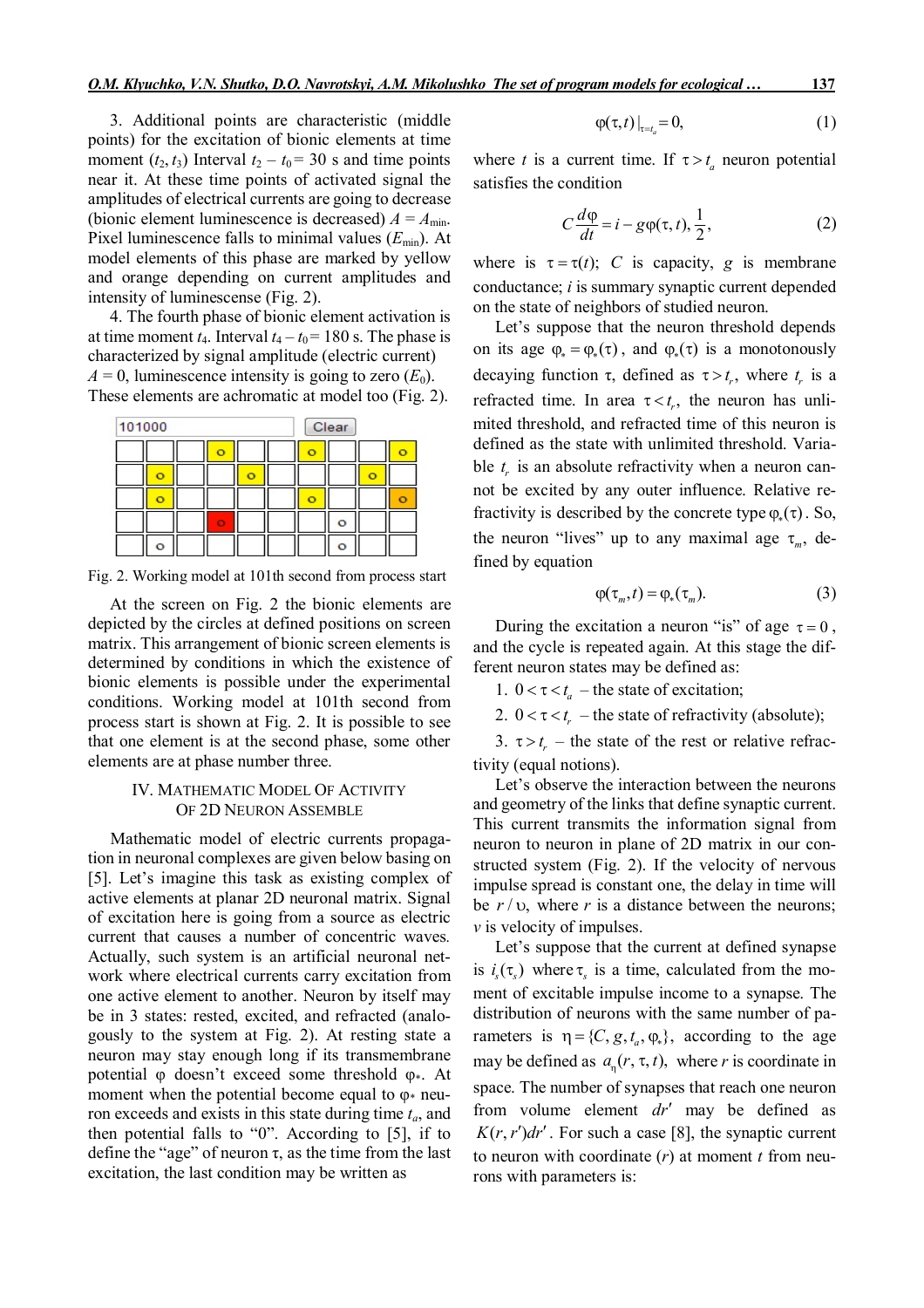$$
di = f(\eta)d\eta\int dr \int d\tau_s a_\eta \left(r', t - \frac{|r - r'|}{\nu}, \tau_s\right) \times K(r, r')i_s(\tau_s), \tag{4}
$$

where  $f(\eta)$  is a density of neurons according to parameters. We suppose that  $\varphi$  may be defined by one or few parameters. If to find a sum in (4) according to all possible parameters, the synaptic current may be written as:

$$
i(r,t) = \int d\eta \int dr' \int d\tau_s f(\eta) K(r,r') a_\eta
$$
  
 
$$
\times \left( r', t - \frac{|r - r'|}{v}, \tau_s \right) i_s(\tau_s). \tag{5}
$$

Expression of (5) is true only under the condition that duration of *і<sup>s</sup>* does not exceed the maximal age. Let's suppose that  $i_s(\tau_s) = 0$  if  $\tau_s > t_s < t_r$ , so, "working time" of the synapse  $t_s$  is less than refractive time of any neuron. At the end of mathematic task formulation let's examine the distribution of changes of age. For the first, we can put a condition

$$
a_{n}(r, t, \tau) = a_{n}(r, t - \tau, 0), \ \tau < \tau_{m}, \tag{6}
$$

For the second, if the total number of neurons is constant in time

$$
\int_{0}^{\tau_m(\eta,r,t)} a_{\eta}(r,t,\tau)d\tau = 1.
$$
 (7)

After substitution (6) to (7) we obtain the equation for the density of neurons at initial age  $a_n(r, t, 0)$ :

$$
\int_{1-\tau_m(\eta,\,r,t)}^t a_\eta(r,t',0)dt'=1.
$$
\n(8)

Using (6) let's transform (5) into:

$$
i(r,t) = \int d\eta \int dr' \int d\tau' f(\eta) K(r,r') a_{\eta}
$$
  
 
$$
\times \left(r', t - \frac{|r - r'|}{v} - \tau', 0\right) i_s(\tau'). \tag{9}
$$

Equations  $(2)$ ,  $(3)$ ,  $(8)$ ,  $(9)$  together with additional condition (1) describe the dynamics of neuron network completely, if respective initial conditions are put. Such conditions are defined by function  $a_n(r, t, 0)$ , at enough large interval at the space  $\{\eta, r\}$  [5].

#### V. MODEL 2

This model we have presented previously in [8], [11], and above, it is a prototype for our novel program model. Next step of model development is to state that activated neurons in some positions mean some symbols. The same phenomena may be basic for images recognition by natural brain, and in technical systems it may be used also. Figures  $3 - 5$ demonstrate how symbols CIRCLE and TRIANGLE may be coded in framework of our assumptions.

At initial phase of model function all neurons in all positions are not active: electrical currents are absent and luminescence is absent also. The second phase of model functioning is demonstrated on Fig. 3. Neurons only on first 13 positions are active (the first and partially the second line). It means that electric currents in them are present and luminescence is present also. Values of electric currents amplitudes and intensity of neuron luminescence are described in [8], [11], [14]. Only one neuron at 13 positions demonstrates maximal values of electric current amplitudes and intensity of neuron luminescence. This order of maximally luminescent neurons is coded by the CIRCLE.



Fig. 3. Phase of the circle coding (explanation see in text)

On Figure 5 the third phase of model functioning is demonstrated (phase of triangle coding 1). Again, similarly to the previous case, the neurons at first 14 positions are active (the first and partially the second line). It means that electrical currents in them are present and luminescence is present also. The values of electric currents amplitudes and intensity of neuron luminescence are described in [8], [11]. Two neurons in positions 10 and 14 demonstrate maximal values of electric current amplitudes and intensity of neuron luminescence. But in this case this phase is coded by the TRIANGLE. On Fig. 5 the fourth phase of model functioning demonstrated (phase of triangle coding 2). Neurons at all 50 positions are active (all lines and columns). It means that electrical currents in them all are present and luminescence is present also. As in cases of Figs 3 and 4, the values of electric currents amplitudes and intensity of neuron luminescence are described in [8], [11]. Two neurons in positions 13 and 17 demonstrate maximal values of electric current amplitudes and intensity of neuron luminescence. This phase is also coded by the TRIANGLE.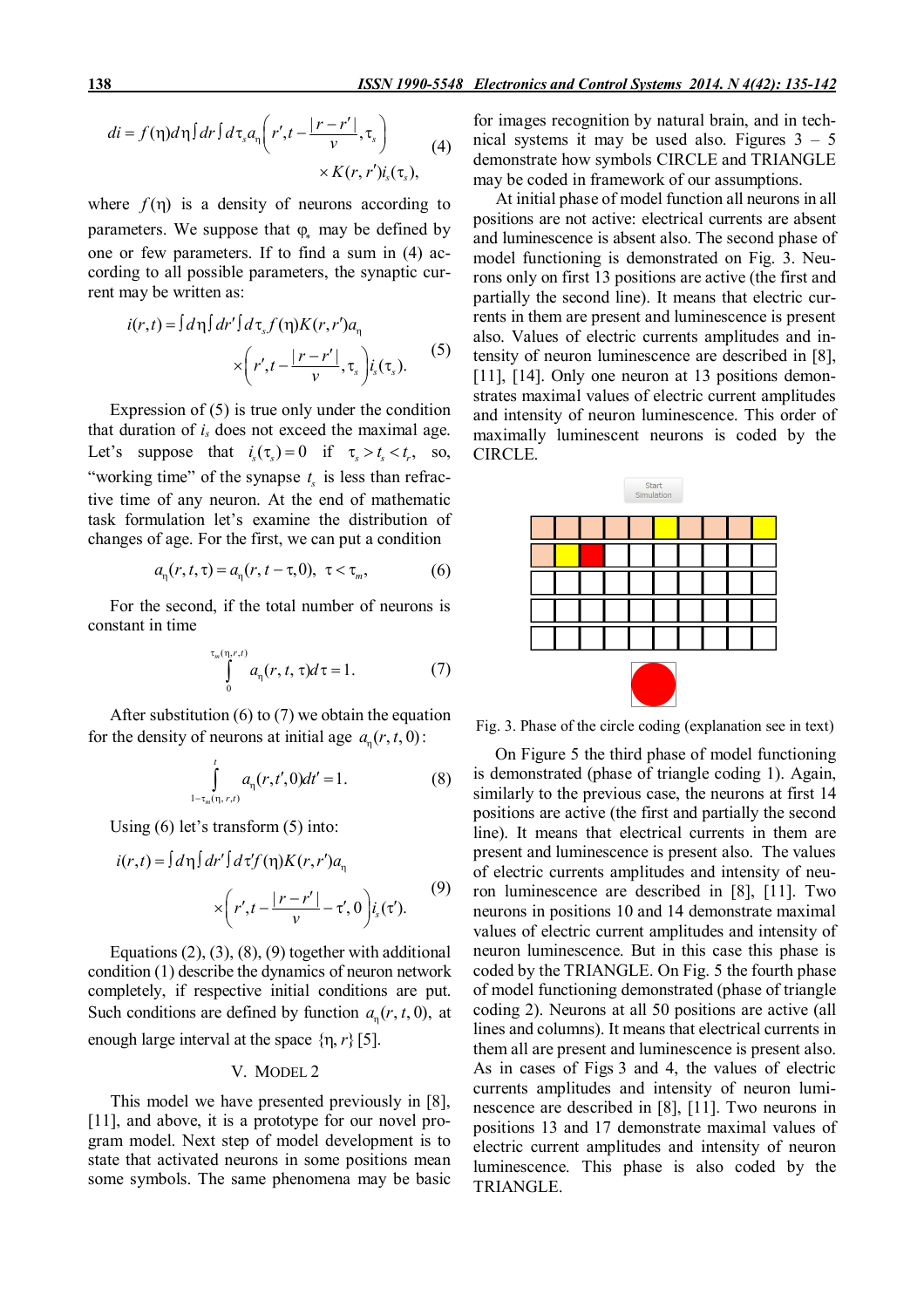

Fig. 4. Phase of triangle coding 1 (explanation see in text)



Fig. 5. Phase of triangle coding 2 (explanation see in text)

Difference between TRIANGLE 1 and TRIAN-GLE 2 is in fact that two active neurons are coding triangles, independently on activity of all other neurons in all other 48 positions.

#### *Conclusions for II-V*

1. Program model of 2-dimential neuron matrix functioning is developed (model 1).

2. Some assumptions of presented program models may be followed by previously developed mathematic models [5].

3. Program model symbols coding by 2-dimential neuron matrix is developed (model 2). In developed original model of biotechnical system two figures: triangle and circle may be coded (model 2).

4. Systems which may be described in such a way potentially are systems with "memory" if system can stay in some of the states longer than in other states. Thus, the proposed model can be extended for modeling the screen with elements that have properties of memory.

5. The same phenomena may be basic for images recognition by natural brain, and in technical systems it may be used also.

## VI. MODEL OF CHEMOSENSITIVE CHANNEL-RECEPTOR COMPLEX

The next model is important for the studying of the influence of some industrial chemical pollutant on cell molecular structures; that is why such model is

useful in the set of software for ecomonitoring system we wrote at the beginning. It is known that after the activation of membrane chemosensitive channel-receptor complex (Ch-CRC) by agonist the transmembrane electrical currents are initialized. That is why such molecular structures are called sometimes "current nano-generator of Ch-CRC type". Membrane in brain cells is dotted by approximately 18- to 40 thousands of channel-receptor complexes (CRCs), inquired into the membrane. Principles of their performance are following.

1. While the CRC maintained in state of rest it doesn't let ions come across through the ionic channel. In order to make the ionic channel let the flow of ions come across it the agonist is needed to be attached to the CRC`s receptor.

2. The generation of ionic currents is useful for the propagation of action potentials, and requires the movement of significant numbers of ions across the membrane in a relatively short period of time. The rapid rate of ionic flow occurring during the generation of an action potential is far too high to be achieved via an active transport mechanism. Rather it results from the opening of ion channels.

3. An agonist is a chemical that binds to a receptor of a cell and triggers a response by that cell.

4. Antagonist is a type of receptor drug that does not provoke a biological response itself upon binding to a receptor, but blocks or dampens agonist-mediated responses. For the activation of Ch-CRC its interaction with agonist is necessary that is followed by electric current appearance. On Fig. 6 the realization of functions of Ch-CRC (nano-generator) is shown in dynamics. Let's make some explanations to this program model. On the base of this model information from other publications presented above is put as well as results of original experiments. Curves with results of original experiments one can see at the centre of Fig. 6. There are demonstrated the results of Ch-CRC activation by agonist kainate (KK) that caused the influx of non-inactivated inward current (on example of receptor of glutamate). At the second stage KK-activated current is blocked by JSTX-3 – specific substance (phenol derivative with polyamine radical) with well-known toxic activity [7]. JSTX-3 decreases maximal amplitudes of inward electric currents to minimal values (but not to zero). At the third stage JSTX-3 is removed from Ch-CRC and KK-activated electric current amplitude increased (but not to the primary values!). Main stages of these processes one can see as 4 pictures around recorded experimental results. Indeed, expressions of these functions are similar to ones of "generator" – but biological "nano-generator". Performances of these processes permit us to see in dynamics all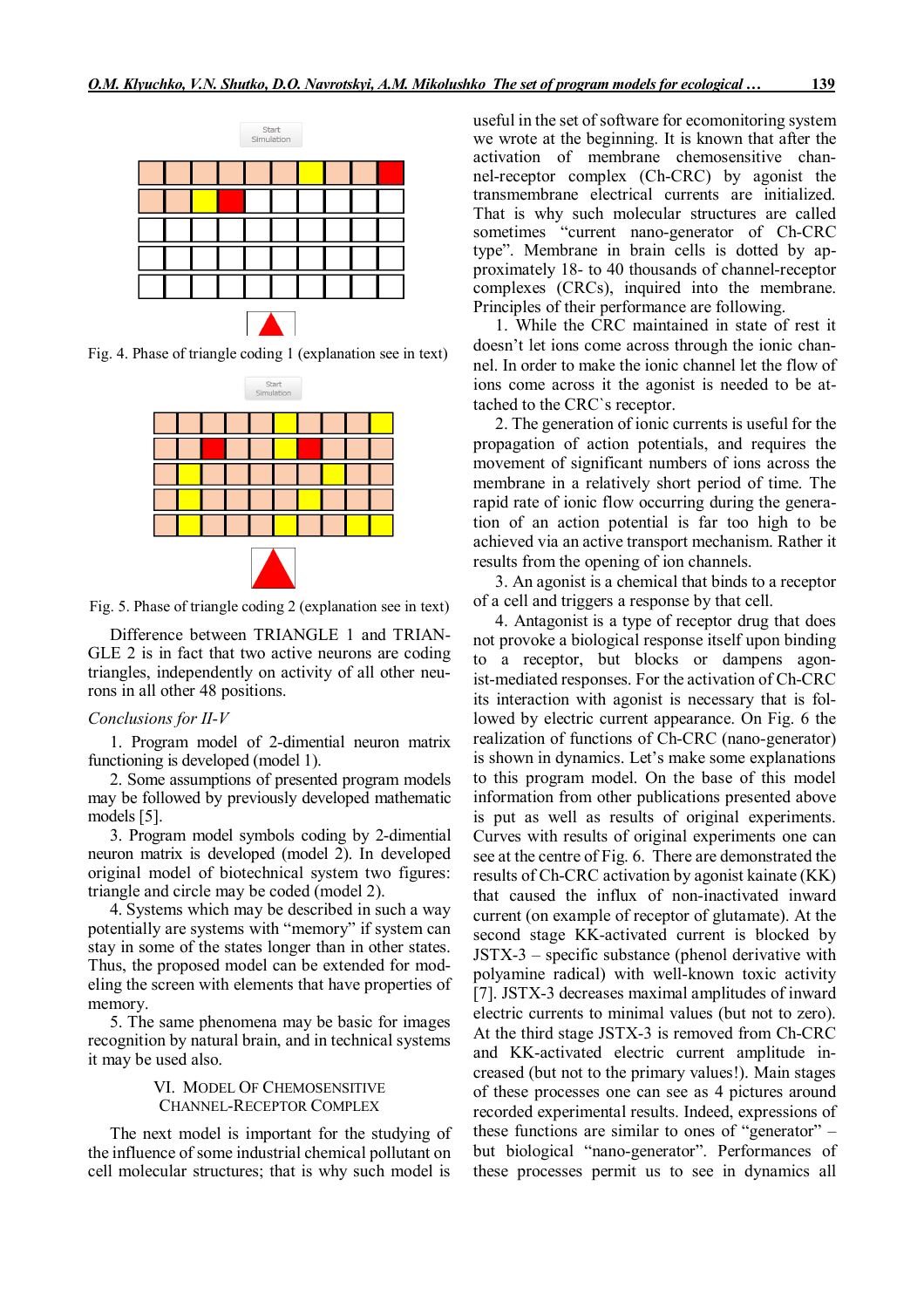stages of Ch-CRC; block of KK-activated currents permit us to control of "nano-generator" at molecular level. Mathematic model of this phenomena is given in [8], [11].

## *Conclusions for VI*

Original program model of molecular nano-generator functioning for electro-activated channel-receptor molecular complex (Ch-CRC) is de

scribed. Performances of its functioning permit us to see all stages of Ch-CRC in dynamics. Block of KK-activated currents by toxin JSTX-3 permit us to control the functioning of this "nano-generator" at molecular level.

Program model permits us to see functioning of Ch-CRC (nano-generator) in dynamics. Main four stages of these processes one can see as four pictures around recorded experimental results on Fig. 6.



Fig. 6. Program model of Ch-CRC (nano-generator) performance in dynamics. Four phases of its action are shown (explanation see in text)

# **CONCLUSIONS**

Some program models are described in present article. They were elaborated for the software kit of technical system for ecological monitoring "EcoIS". One of "EcoIS" subsystem is a device for testing of chemical substances as well as possible industrial pollutants. This subsystem is analogous to devices developed previously for biophysical laboratory investigations of transmembrane electrical currents. The influence of different chemicals on such currents may be studied; such data may be monitored reflecting the state of ecology in polluted area. Subsystem is supplied by original software, some of program models reflect biophysical phenomena.

#### **REFERENCES**

[1]. Klyuchko, E. M. "Biophysical methods usage for the elaboration of new system for airport ecological environment monitoring." *Vistnyk of Engineer Academy of Sciences*. 2014. no. 2. pp. 72–76. (in Ukrainian).

[2]. Klyuchko, E. M. "Bases for theoretical estimation of anthropogenic risk of hydrocarbons pollution during the monitoring of ecological state of airport environment." *Vistnyk of Engineer Academy of Sciences*. 2014. no. 2. pp. 247–252. (in Ukrainian).

[3] Kostyuk, P. G.; Kryshtal, O. A. Mechanisms of nervous cell electrical excitability. Мoscow. Nauka. 1981. 204 p. (in Russian).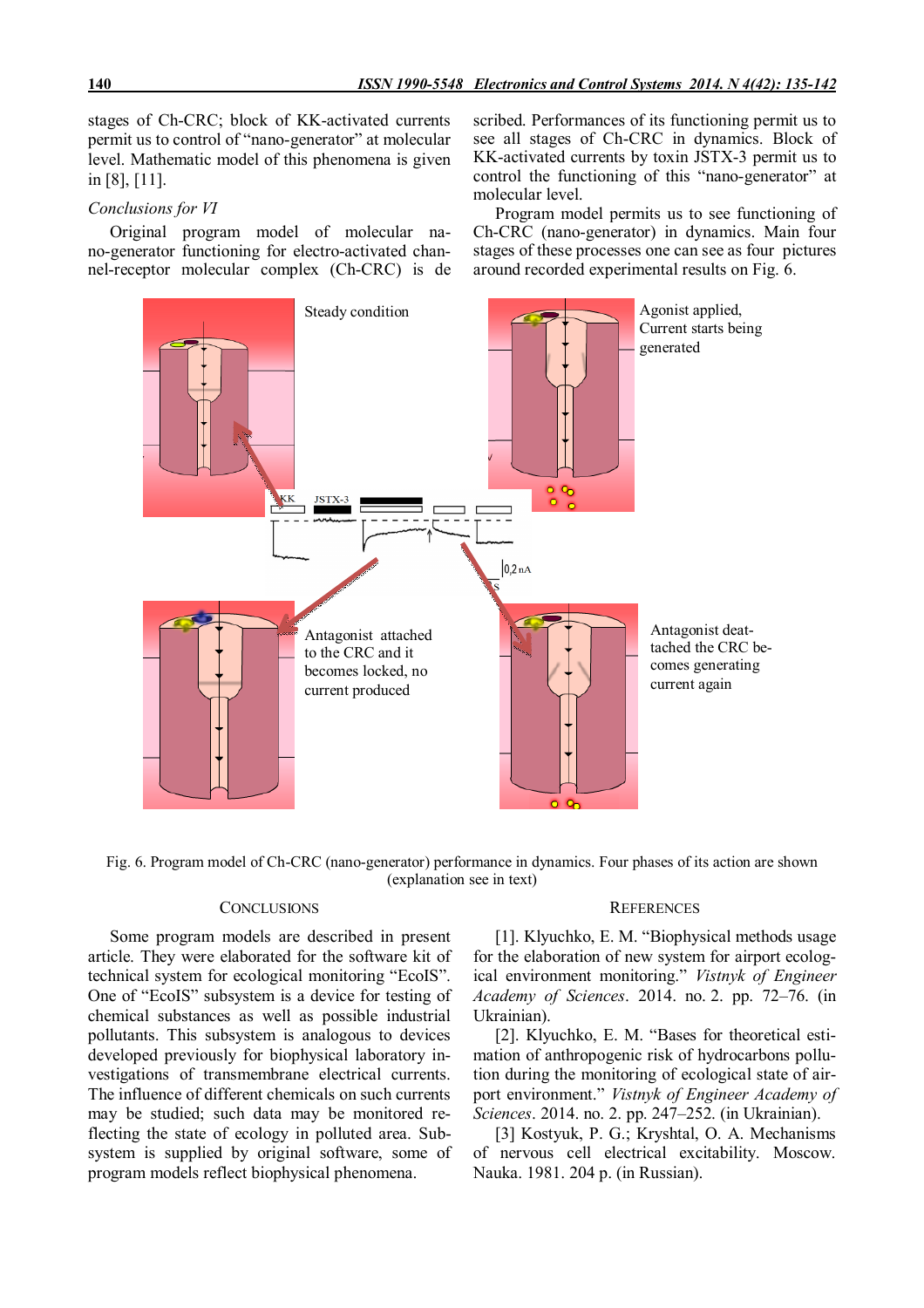[4] Sigworth, F.; Sackman, B.; Neher, E. Single channel registrations. Мoscow. Mir. 1987. 448 p. (in Russian).

[5] Cherny, V. V.; Chismadzhev, Yu. A. Membrana: ion channels. Edited Yu. A. Chismadzhev. Мoscow. Mir. 1981. 320 p. (in Russian).

[6] Krishtal, O.; Kiskin, N.; Tsyndrenko, A.; Klyuchko, E. "Pharmacological properties of amino – acid receptors in isolated hippocampal neurons." *Walter de Gruyte.* Berlin (Germany), Receptors and ion channels. 1987. pp. 127–137.

[7] Akaike, N.; Kawai, N.; Kiskin, N. I.; Klyuchko, E. M.; etc. "Spider toxin blocks excitatory amino-acid responses in isolated hippocampal pyramidal neurons." *Neuroscience Letters*. 1987. vol. 79. pp. 127–137.

[8] Shutko, V. N.; Klyuchko, O. M.; Navrotskyi, D. O.; Mikolushko A. M. "Possibility of images recognition in navigation by artificial system." *Methods and systems of navigation and motion control (MSNMC)*: Proceed. 2014 IEEE 3rd Intl Conference. Kyiv: Osvita Ukrainy, 2014. pp. 165–169.

[9] Klyuchko, O. M.; Sheremet, D. Yu. "Computer modeling of biologic voltage-activated nanostructures." Kyiv, Osvita Ukrainy, *Electronics and*  *Control Systems,* no. 1(39), 2014. pp. 133–139.

[10] Klyuchko, O. M.; Sheremet, D. Yu. "Computer simulation of biological nanogenerator functions." Kyiv, Osvita Ukrainy, *Electronics and Control Systems,* no. 2(40), 2014. pp. 103–110.

[11] Shutko, V. N.; Klyuchko, О. М.; Managadze Yu. L. "Simulation of 2D neuron matrix functioning and principles of symbols coding in ecomonitoring system." Kyiv, Osvita Ukrainy, *Electronics and Control Systems,* no. 2(36), 2013. pp. 114–120.

[12] Shutko, V. N.; Klyuchko, О. М. "Computer modeling of auto-oscillating phenomena in neuron complexes." Kyiv, Osvita Ukrainy, *Electronics and Control Systems,* no. 1(39), 2014. pp. 127–132.

[13] Klyuchko, E. M.; Hairutdinov R. R. "Modeling of electrical signals transmission along the neuron and its nanostrucrures." Kyiv, NAU, *Electronics and control systems*. 2011. no. 2(28). pp. 120–124. (in Ukrainian).

[14] Klyuchko, E. M.; Pashkivsky, A. O.; Sheremet, D. U. "Computer modeling of some nanoelements for radiotechnic and television systems." Kyiv, NAU, *Electronics and control systems*. 2012. no. 3 (33). pp. 102–107. (in Ukrainian).

Received 14 October 2014.

**Klyuchko Olena**. Ph.D. in Biological Sciences (biophysics). Docent.

Aeronavigation Institute, National Aviation University, Kyiv, Ukraine.

Education: National University named after Taras Shevchenko, Kyiv (1981), National Aviation University (2003), Kyiv, Ukraine.

Research area: biophysics, brain sciences, bioinformatics, ecology. Publications: 134.

E-mail: iesy@nau.edu.ua

**Shutko Volodymyr.** Doctor of Sciences in Engineering. Professor.

Aeronavigation Institute, National Aviation University, Kyiv, Ukraine. Education: National State Technical University named Bauman, Moscow, Russia (1991). Research area: physical and mathematical bases for transmission and reflection of digital video images. Publications: 178. E-mail: iesy@nau.edu.ua

**Navrotskyi Denys.** Magister degree.

Institute of Air Navigation, National Aviation University, Kyiv, Ukraine. Education: Kyiv National University of Ukraine "Kyiv Polytechnic Institute," Kyiv, Ukraine (2007). Scientific activity: electronics, programming. Publications: 17. E-mail: sg6336@yandex.ru

**Andriy M. Mikolushko**. Specialist degree. Institute of Air Navigation, National Aviation University, Kyiv, Ukraine. Education: National Aviation University, Kyiv, Ukraine (2007). Scientific activity: electronics. Publications: 11. E-mail: 9shik@ukr.net

## **О. М. Ключко, В. М. Шутко, Д. О. Навроцький, А. М. Миколушко. Набір програмних моделей для технічної системи екологічного моніторингу, що базуються на принципах біофізики**

Описано набір програмних моделей для технічної системи екологічного моніторингу. У цьому наборі представлено моделі, розроблені на базі результатів досліджень біофізичних ефектів впливу деяких технічних забруднювачів на клітини живих організмів.

**Ключові слова**: технічна система; екологічний моніторинг; трансмембранний електричний струм; програмна модель; хімічний забруднювач.